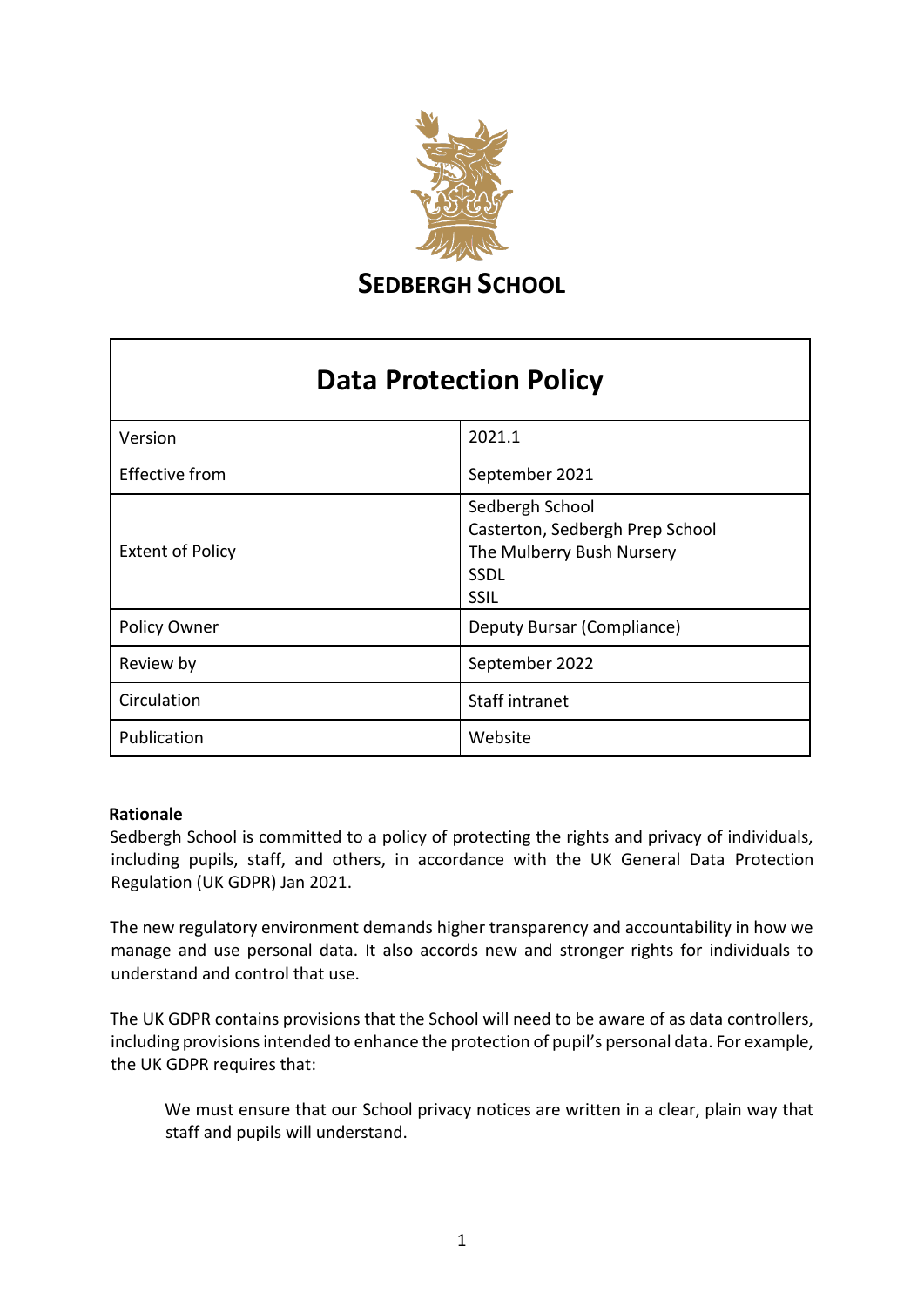Sedbergh School needs to process certain information about its staff, pupils, parents, guardians, and other individuals with whom it has a relationship for various purposes such as, but not limited to:

- The recruitment and payment of staff.
- The administration of the School,
- The provision of educational services,
- Recording student progress, attendance, and conduct.
- Collecting fees.
- Complying with legal obligations to government and local agencies.

To comply with various legal obligations, including the obligations imposed on it by the UK GDPR, Sedbergh School must ensure that all this information about individuals is collected and used fairly, stored safely and securely, and not disclosed to any third party unlawfully.

## **Compliance**

This policy applies to all staff and pupils of Sedbergh School. Any breach of this policy or of the Regulation itself will be considered an offence and the School's disciplinary procedures will be invoked.

As a matter of best practice, other agencies and individuals working with Sedbergh School and who have access to personal information, will be expected to read and comply with this policy. It is expected that departments who are responsible for dealing with external bodies will take the responsibility for ensuring that such bodies Have a Data Sharing Agreement in place.

This policy will be updated as necessary to reflect best practice in data management, security, and control and to ensure compliance with any changes or amendments to the UK GDPR and other relevant legislation.

The Code of Practice on UK GDPR for Sedbergh School gives further detailed guidance and Sedbergh School undertakes to adopt and comply with this Code of Practice.

# **UK General Data Protection Regulation (UK GDPR)**

This piece of legislation originally came into force on 25 May 2018 as GDPR and was adopted and renamed UK GDPR following BREXIT. The UK GDPR regulates the processing of personal data and protects the rights and privacy of all living individuals (including children), for example by giving all individuals who are the subject of personal data a general right of access to the personal data which relates to them. Individuals can exercise the right to gain access to their information by means of a 'subject access request'. Personal data is information relating to an individual and may be in hard or soft copy (paper/manual files; electronic records; photographs; CCTV images) and may include facts or opinions about a person.

The UK GDPR also sets out specific rights for pupils in relation to educational records held within the School's systems. Further information can be obtained from the Information Commissioner's Office (ICO). Please follow this link to the ICO's website ([www.ico.gov.uk\).](http://www.ico.gov.uk/)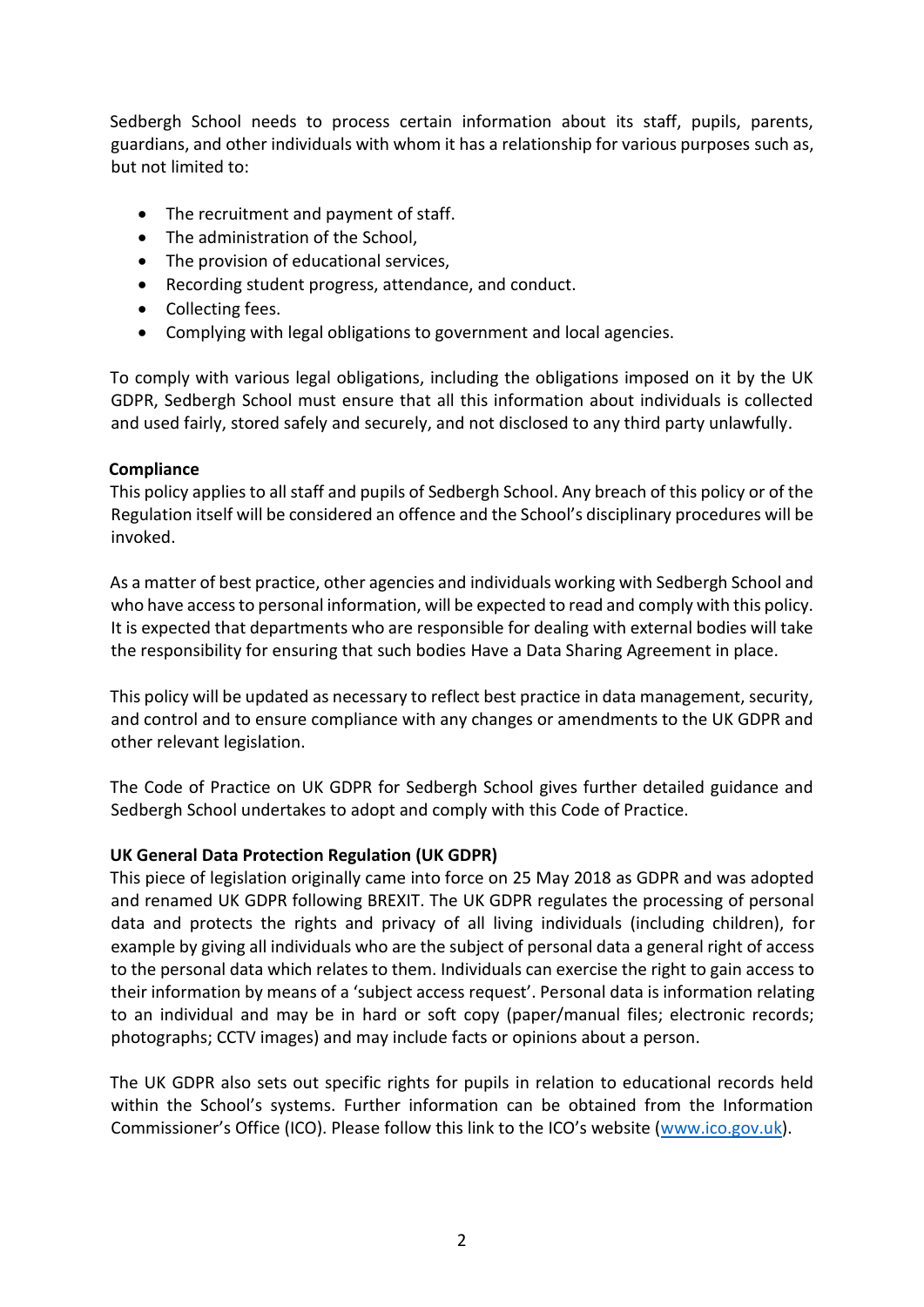## **Responsibilities under the UK GDPR**

Sedbergh School will be the 'data controller' under the terms of the legislation – this means it is ultimately responsible for controlling the use and processing of the personal data. The Bursar (Compliance) is available to address any concerns regarding the data held by the School and how it is processed, held and used.

The Chief Operating Office is responsible for all day-to-day data protection matters and will be responsible for ensuring that all members of staff and relevant individuals abide by this policy, and for developing and encouraging good information handling within the School.

Compliance with the legislation is the personal responsibility of all members of the School who process personal information. Individuals who provide personal data to the School are responsible for ensuring that the information is accurate and up to date.

## **Data Protection Principles**

The legislation places a responsibility on every Data Controller to process any personal data in accordance with the eight principles. More detailed guidance on how to comply with these principles can be found on the ICO's website ([www.ico.gov.uk\).](http://www.ico.gov.uk/)

In order to comply with its obligations, Sedbergh School undertakes to adhere to the eight principles:

## **1) Process personal data fairly and lawfully.**

 Sedbergh School will make all reasonable efforts to ensure that individuals who are the focus of the personal data (data subjects) are informed of the identity of the data controller, the purposes of the processing, any disclosures to third parties that are envisaged; given an indication of the period for which the data will be kept, and any other information which may be relevant.

**2) Process the data for the specific and lawful purpose for which it collected that data and not further process the data in a manner incompatible with this purpose.**  Sedbergh School will ensure that the reason for which it collected the data originally is the only reason for which it processes those data, unless the individual is informed of any additional processing before it takes place.

# **3) Ensure that the data is adequate, relevant, and not excessive in relation to the purpose for which it is processed.**

 Sedbergh School will not seek to collect any personal data which is not strictly necessary for the purpose for which it was obtained. Forms for collecting data will always be drafted with this mind. If any irrelevant data are given by individuals, they will be destroyed immediately.

# **4) Keep personal data accurate and, where necessary, up to date.**

 Sedbergh School will review and update all data on a regular basis. It is the responsibility of the individuals giving their personal data to ensure that this is accurate, and everyone should notify the School if, for example, a change in circumstances mean that the data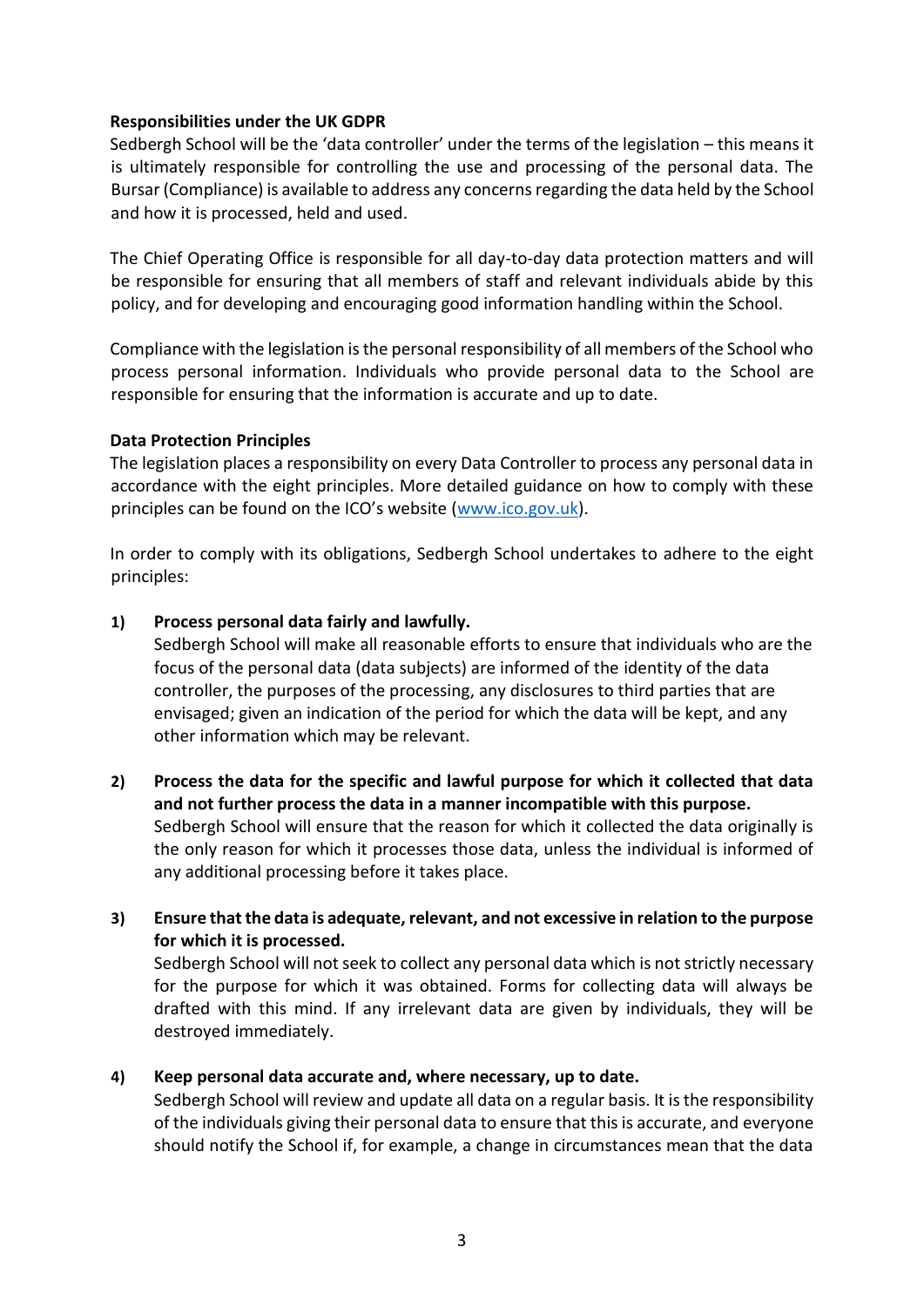needs to be updated. It is the responsibility of the School to ensure that any notification regarding the change is noted and acted on.

## **5) Only keep personal data for as long as is necessary.**

 Sedbergh School undertakes not to retain personal data for longer than is necessary to ensure compliance with the legislation, and any other statutory requirements. This means Sedbergh School will undertake a regular review of the information held and implement a weeding process.

 Sedbergh School will dispose of any personal data in a way that protects the rights and privacy of the individual concerned (e.g., secure electronic deletion, shredding and disposal of hard copy files as confidential waste). A log will be kept of the records destroyed.

# **6) Process personal data in accordance with the rights of the data subject under the legislation.**

Individuals have various rights under the legislation including a right to:

- be told the nature of the information the School holds and any parties to whom this may be disclosed.
- prevent processing likely to cause damage or distress.
- prevent processing for purposes of direct marketing.
- be informed about the mechanics of any automated decision making process that will significantly affect them.
- not have significant decisions that will affect them taken solely by automated process.
- sue for compensation if they suffer damage by any contravention of the legislation.
- take action to rectify, block, erase or destroy inaccurate data.
- request that the Office of the Information Commissioner assess whether any provision of the Act has been contravened.

Sedbergh School will only process personal data in accordance with individuals' rights.

# **7) Put appropriate technical and organisational measures in place against unauthorised or unlawful processing of personal data, and against accidental loss or destruction of data.**

All members of staff are responsible for ensuring that any personal data which they hold is kept securely and not disclosed to any unauthorised third parties.

Sedbergh School will ensure that all personal data is accessible only to those who have a valid reason for using it.

Sedbergh School will have in place appropriate security measures e.g., ensuring that hard copy personal data is kept in lockable filing cabinets/cupboards with controlled access (with the keys then held securely in a key cabinet with controlled access):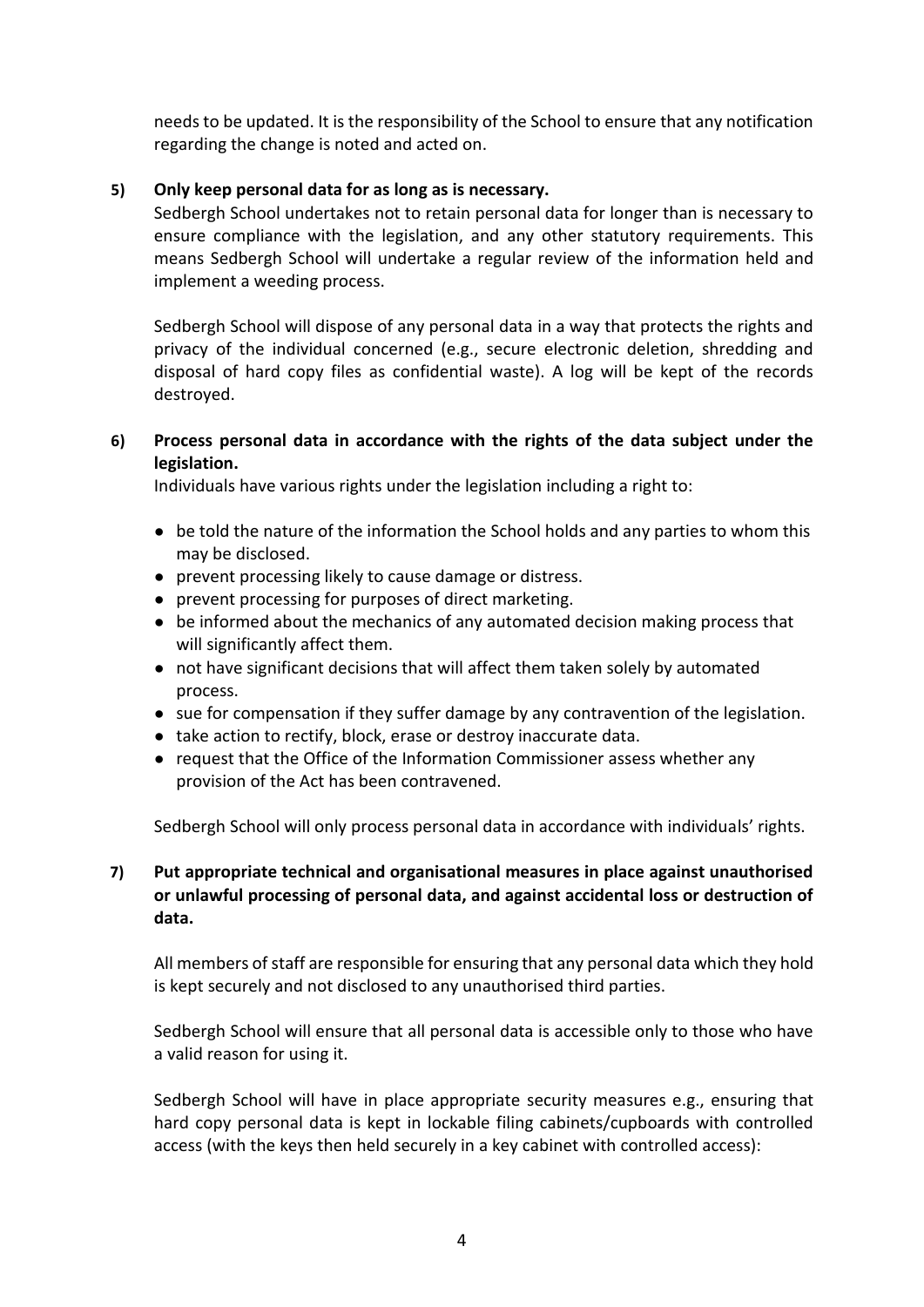- keeping all personal data in a lockable cabinet with key-controlled access.
- password protecting personal data held electronically.
- archiving personal data which are then kept securely (lockable cabinet).
- placing any PCs or terminals, CCTV camera screens etc. that show personal data so that they are not visible except to authorised staff.
- ensuring that PC screens are not left unattended without a password protected screensaver being used.
- In addition, Sedbergh School will put in place appropriate measures for the deletion of personal data - manual records will be shredded or disposed of as 'confidential waste' and appropriate contract terms will be put in place with any third parties undertaking this work. Hard drives of redundant PCs will be wiped clean before disposal or if that is not possible, destroyed physically. A log will be kept of the records destroyed.
- This policy also applies to staff and pupils who process personal data 'off-site', e.g., when working at home, and in circumstances additional care must be taken regarding the security of the data.
- **8) Ensure that no personal data is transferred to a country or a territory outside the European Economic Area (EEA) unless that country or territory ensures adequate level of protection for the rights and freedoms of data subjects in relation to the processing of personal data.**

Sedbergh School will not transfer data to such territories without the explicit consent of the individual.

This also applies to publishing information on the Internet - because transfer of data can include placing data on a website that can be accessed from outside the EEA - so Sedbergh School will always seek the consent of individuals before placing any personal data (including photographs) on its website.

If the School collects personal data in any form via its website, it will provide a clear and detailed privacy statement prominently on the website, and wherever else personal data is collected.

Consent as a basis for processing Although it is not always necessary to gain consent from individuals before processing their data, it is often the best way to ensure that data is collected and processed in an open and transparent manner.

Consent is especially important when Sedbergh School is processing any sensitive data, as defined by the legislation.

Sedbergh School understands consent to mean that the individual has been fully informed of the intended processing and has signified their agreement (eg via the enrolment form) whilst being of a sound mind and without having any undue influence exerted upon them. Consent obtained based on misleading information will not be a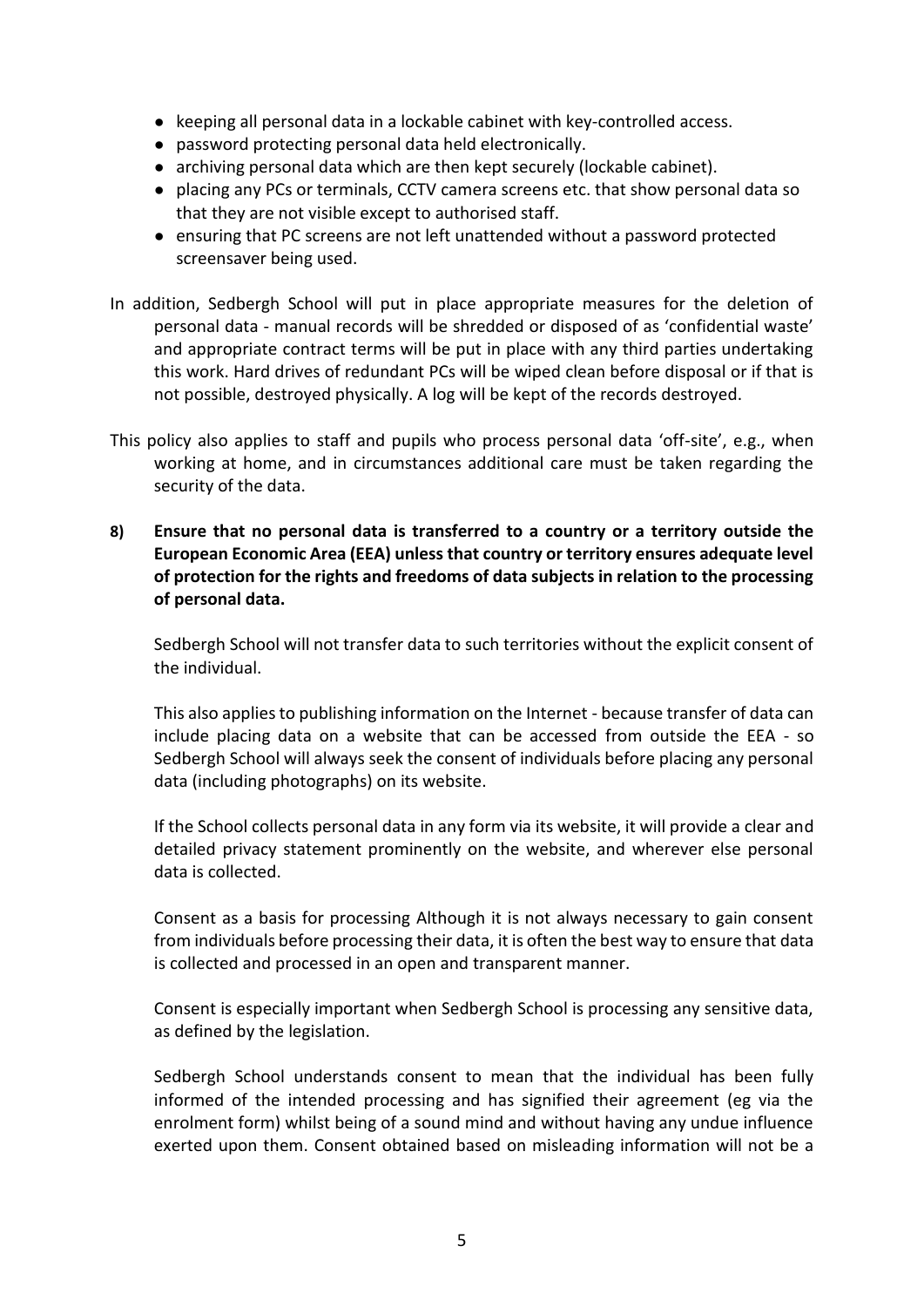valid basis for processing. Consent cannot be inferred from the non-response to a communication.

"Personal Details

- For the purposes of the UK GDPR you consent to the School holding and processing personal data including sensitive personal data of which you are the subject, details of which are specified in the School's data protection policy.
- This will include marketing images and the School's CCTV."

Sedbergh School will ensure that any forms used to gather data on an individual will contain a statement (fair collection statement) explaining the use of that data, how the data may be disclosed and indicate whether the individual needs to consent to the processing.

## **How We Use Your Personal Information**

The School's Privacy Notices inform our data subjects how their personal information will be processed and used.

Your information may be shared with third parties for education, training, employment, and wellbeing related purposes, including for research. This will only take place where the law allows it, and the sharing follows the Data Protection Act.

You can opt out of contact for other purposes by ticking any of the following boxes if you do not wish to be contacted:

About courses or learning opportunities. For surveys and research. By post. By phone. By email.

Sedbergh School will ensure that if the individual does not give his/her consent for the processing, and there is no other lawful basis on which to process the data, then steps will be taken to ensure that processing of that data does not take place.

Subject Access Rights (SARs) Individuals have a right to access any personal data relating to them which are held by the School. Any individual wishing to exercise this right should apply in writing to the Deputy Bursar (Compliance). Any member of staff receiving a SAR should forward this to the Bursar (Compliance).

Under the terms of the legislation, any such requests must be complied with within 31 days. For detailed guidance on responding to SARs, see refer to the ICO website.

#### **Disclosure of Data**

Only disclosures which have been notified under the School's Data Protection notification must be made and therefore staff and pupils should exercise caution when asked to disclose personal data held on another individual or third party.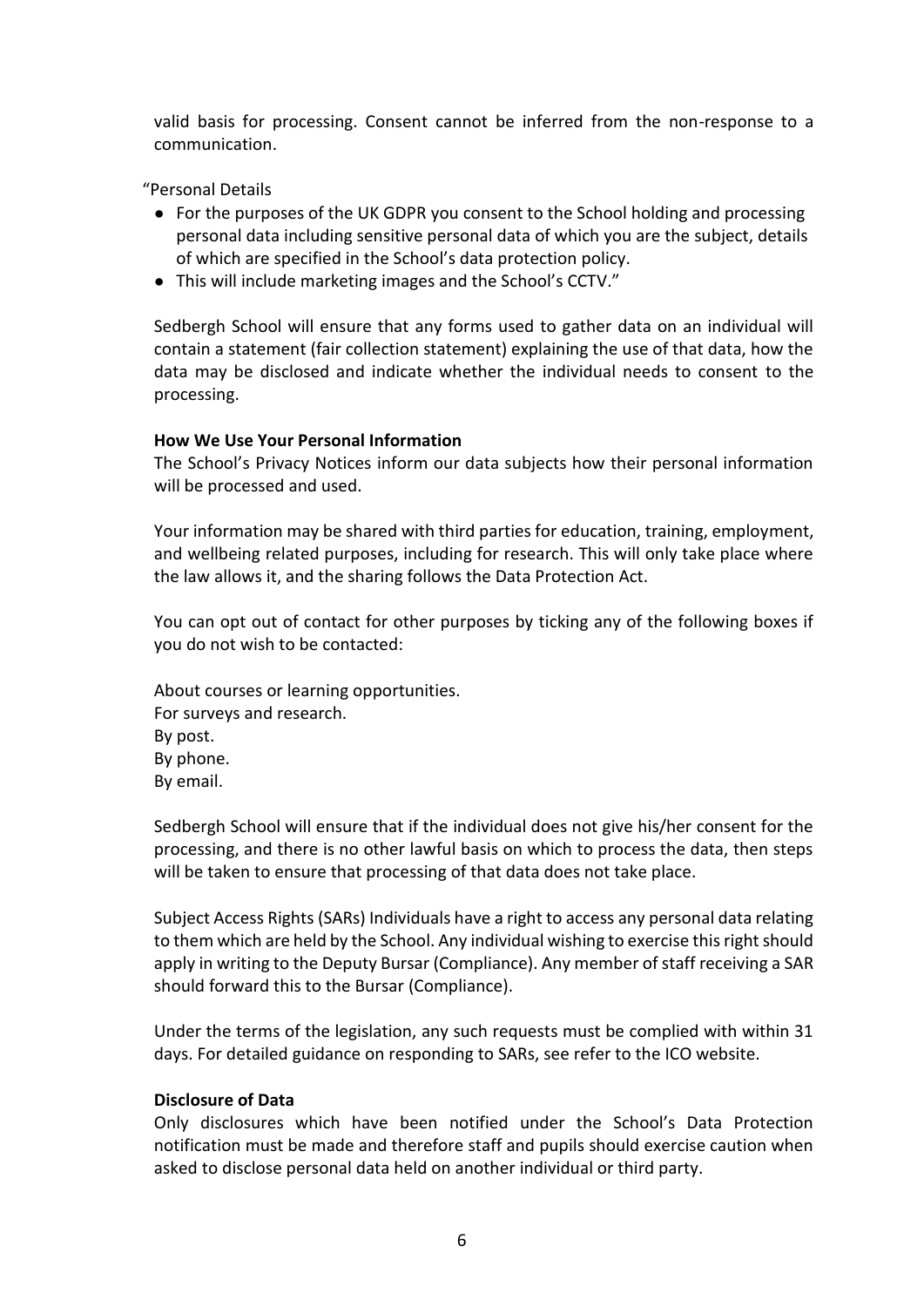Sedbergh School undertakes not to disclose personal data to unauthorised third parties, including family members, friends, government bodies and in some circumstances, the police.

Legitimate disclosures may occur in the following instances:

- the individual has given their consent to the disclosure.
- the disclosure is in the legitimate interests of the College.
- the disclosure is required for the performance of a contract.

There are other instances when the legislation permits disclosure without the consent of the individual.

#### **Publication of School Information**

Sedbergh School publishes various items which will include some personal data, eg

- internal telephone directory
- event information
- photos and information in marketing materials.

It may be that in some circumstances an individual wishes their data processed for such reasons to be kept confidential, or restricted School access only. Therefore, it is Sedbergh School policy to offer an opportunity to opt-out of the publication of such when collecting the information.

#### **Email**

It is the policy of Sedbergh School to ensure that senders and recipients of email are made aware that under the DPA, and Freedom of Information Legislation, the contents of email may have to be disclosed in response to a request for information. One means by which this will be communicated will be by a disclaimer on the School's email.

Under the Regulation of Investigatory Powers Act 2000, Lawful Business Practice Regulations, any email sent to or from the School may be accessed by someone other than the recipient for system management and security purposes.

#### **CCTV**

There are some CCTV systems operating within Sedbergh School for the purpose of protecting staff, pupils, and property. Sedbergh School will only process personal data obtained by the CCTV system in a manner which ensures compliance with the legislation.

#### **Procedure for review**

This policy will be updated as necessary to reflect best practice or future amendments made to the UK GDPR and Data Protection Act 1998.

Please follow this link to the ICO's website ([www.ico.gov.uk\)](www.ico.gov.uk) which provides further detailed guidance on a range of topics including individuals' rights, exemptions from the Act, dealing with subject access requests, how to handle requests from third parties for